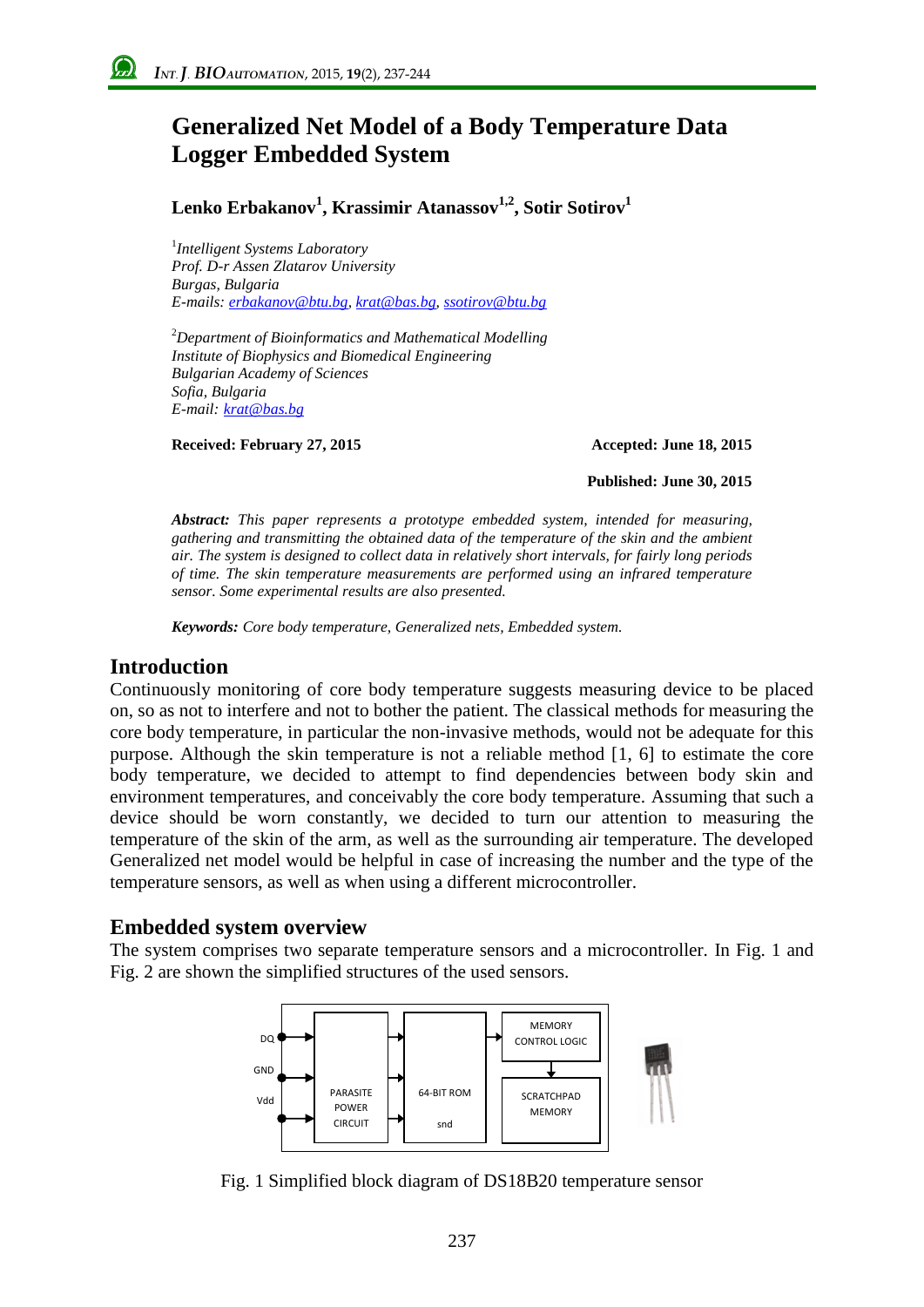

Fig. 2 Simplified block diagram of MLX90614 temperature sensor

The first one, DS18B20 [4] (Fig. 1), is used for measuring the environment temperature. The second one, MLX90614 [5] (Fig. 2) measures the infrared radiation against the sensor (in this case, the skin temperature). The communication between the sensors and the microcontroller is implemented via two separate serial communication busses:  $1$ -Wire and I<sup>2</sup>C.

Due to the large number of measurements are expected, the external EEPROM (Electrically Erasable Programmable Read Only Memory) memory is used. This external memory also uses the I2C bus (Fig. 3). The communication between embedded system and the PC is established via serial communication interface (SCI).



Fig. 3 Block diagram of the embedded system

During most of the time, the system operates in a low-power mode, i.e. the microcontroller unit (MCU) is in a "sleep" mode, the main (internal) oscillator is off. In this mode, only the Timer1 oscillator is active. When the Timer1 counter is overflowed, the interrupt is generated, the main oscillator is turned on and the system wakes up. During the active mode, the temperature data are read from the sensor and stored in the external EEPROM memory. Then, if there is a request from the external device (PC), all data, stored in the external memory, is transmitted via SCI interface. Then, the MCU goes into sleep mode, until the next Timer1 interrupt.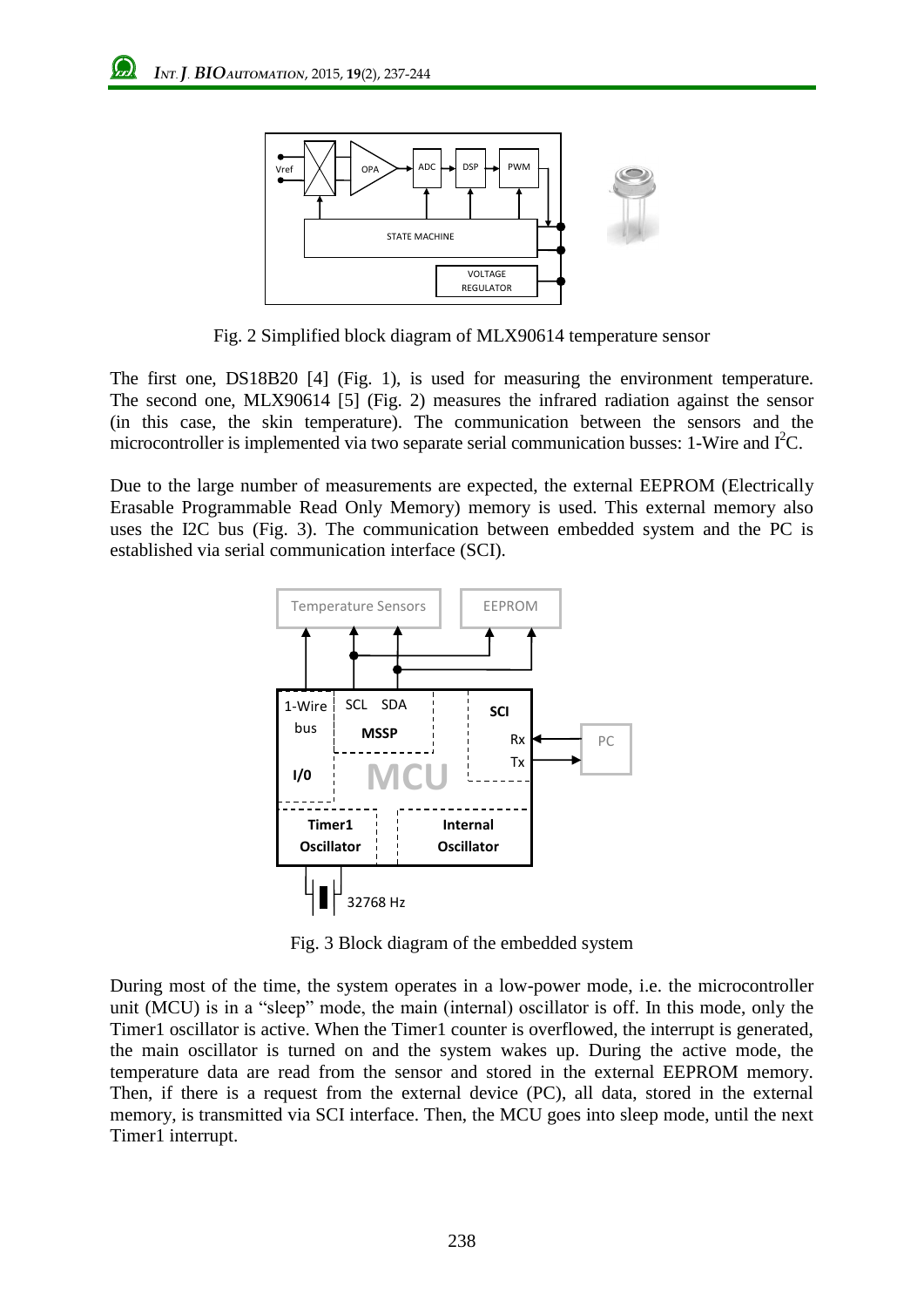Fig. 4 shows the principle of the data arrangement in the external EEPROM memory. At the first two cells (addresses 00H and 01H) is stored the address of the memory cell, where should be stored the first byte of the next data readings. Since every data reading is summarized in four bytes, after each subsequent reading, the content of the first two cells is increased by 4. After whole memory space write, the oldest data record is overwritten.



Fig. 4 Temperature data arrangement in the EEPROM memory

When the whole memory data are transmitted to the computer system, it is rearranged, so the first data reading would be the data from the address, previous to the address, written in the first two memory cells. Knowing the time of the transmitting and the period between each temperature measurements, it is easy to draw a time dependent temperature graph. Furthermore, the data are recalculated, according to the manufacturer's specifications [1, 4], as follows:

 $T_{obj} = 0.02 (256 t_{objH} + t_{objL}) - 273$ ,

where *Tobj* is the temperature obtained from the MLX90614 temperature sensor (skin temperature),  $t_{objH}$  and  $t_{objL}$  are respectively the Most Significant Bits (MSB) and the Least Significant Bits (LSB) data values.

 $T_{env} = 16 t_{env} + (t_{envL} >> 4) + (t_{envL} & 000001111)/16$ ,

where *Tenv* is the temperature obtained from the DS18B20 temperature sensor (air temperature),  $t_{envH}$  and  $t_{envL}$  are respectively the MSB and the LSB data values.

## **Generalized net model**

All definitions related to the concept of Generalized nets are taken from [2, 3]. The net describing the work of the embedded system is shown in Fig. 5.

Initially the following tokens enter the generalized net:

- in place  $S_{12} \alpha$ -token with characteristic "*Timer*1 *value*";
- in place  $S_{73} \beta$ -token with characteristic "*Array of temperature data*".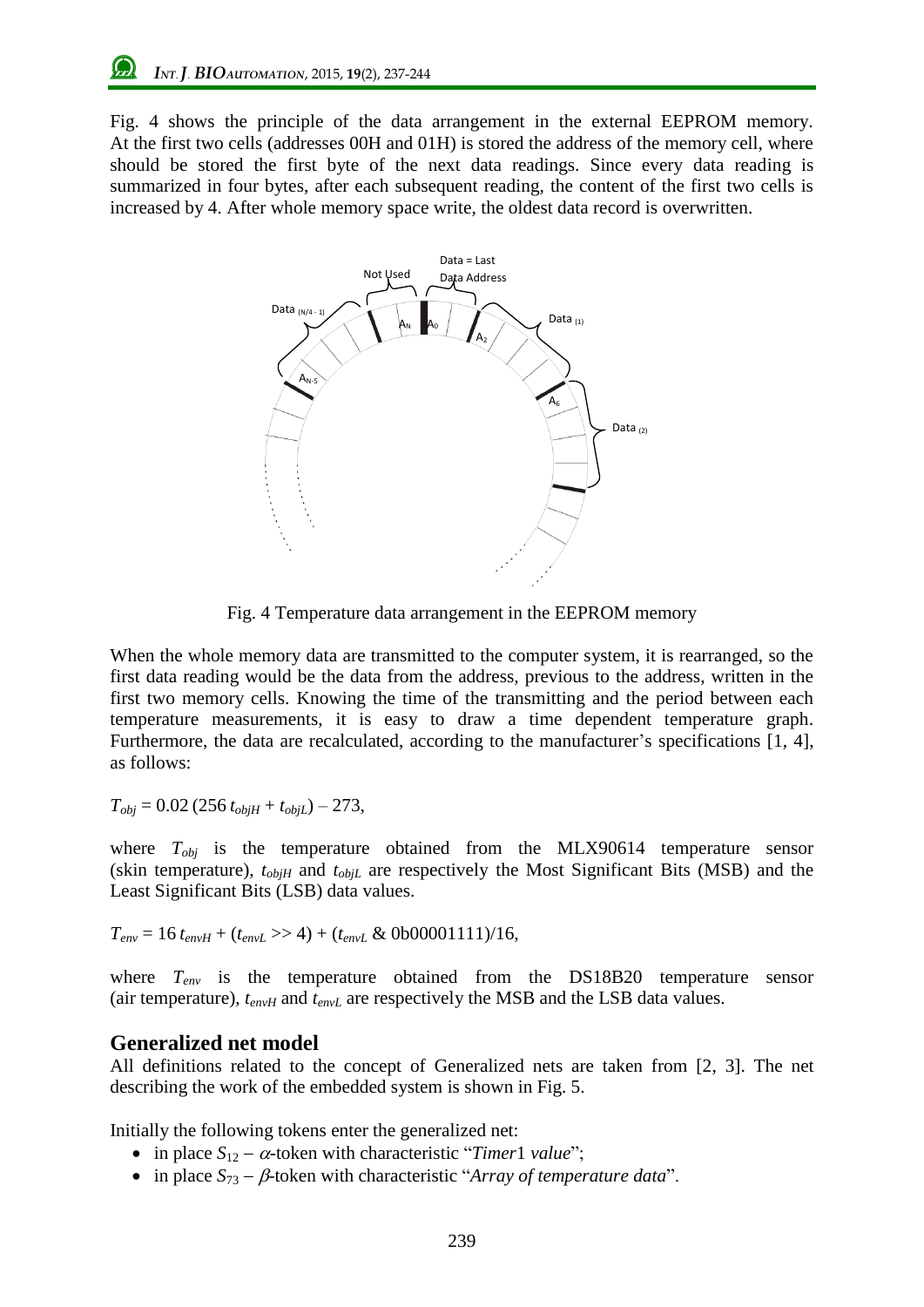The generalized net is presented by the following set of transitions:  $A = \{Z_1, Z_2, Z_3, Z_4, Z_5, Z_6, Z_7\}.$ 

The particular transitions describe the following processes:

- *Z*<sup>1</sup> Timer1 counting;
- *Z*<sup>2</sup> Sensor data reading;
- *Z*<sup>3</sup> Calculating the next EEPROM address for writing;
- *Z*<sup>4</sup> SCI routines;
- *Z*<sup>5</sup> Calculating the next EEPROM address for reading;
- *Z*<sup>6</sup> Read/Write data from/to EEPROM;
- *Z*<sup>7</sup> Converting the data and storing in array.



Fig. 5 GN model of the temperature data logger system

The transitions have the following description:

$$
Z_1 = \langle \{S_{12}\}, \{S_{11}, S_{12}\}, R_1, \sqrt{(S_{12})}\rangle
$$

$$
R_1 = \frac{S_{11}}{S_{12}} \frac{S_{11}}{W_{12,11}} \frac{S_{12}}{True}
$$

where  $W_{12,11}$  = "T1IF = 1" (T1IF – Timer1 Interrupt Flag).

The token that enters place *S*<sup>12</sup> obtains characteristic "*Timer*1 *value*". The token that enters place *S*<sup>11</sup> obtains characteristic "*Interrupt flag*".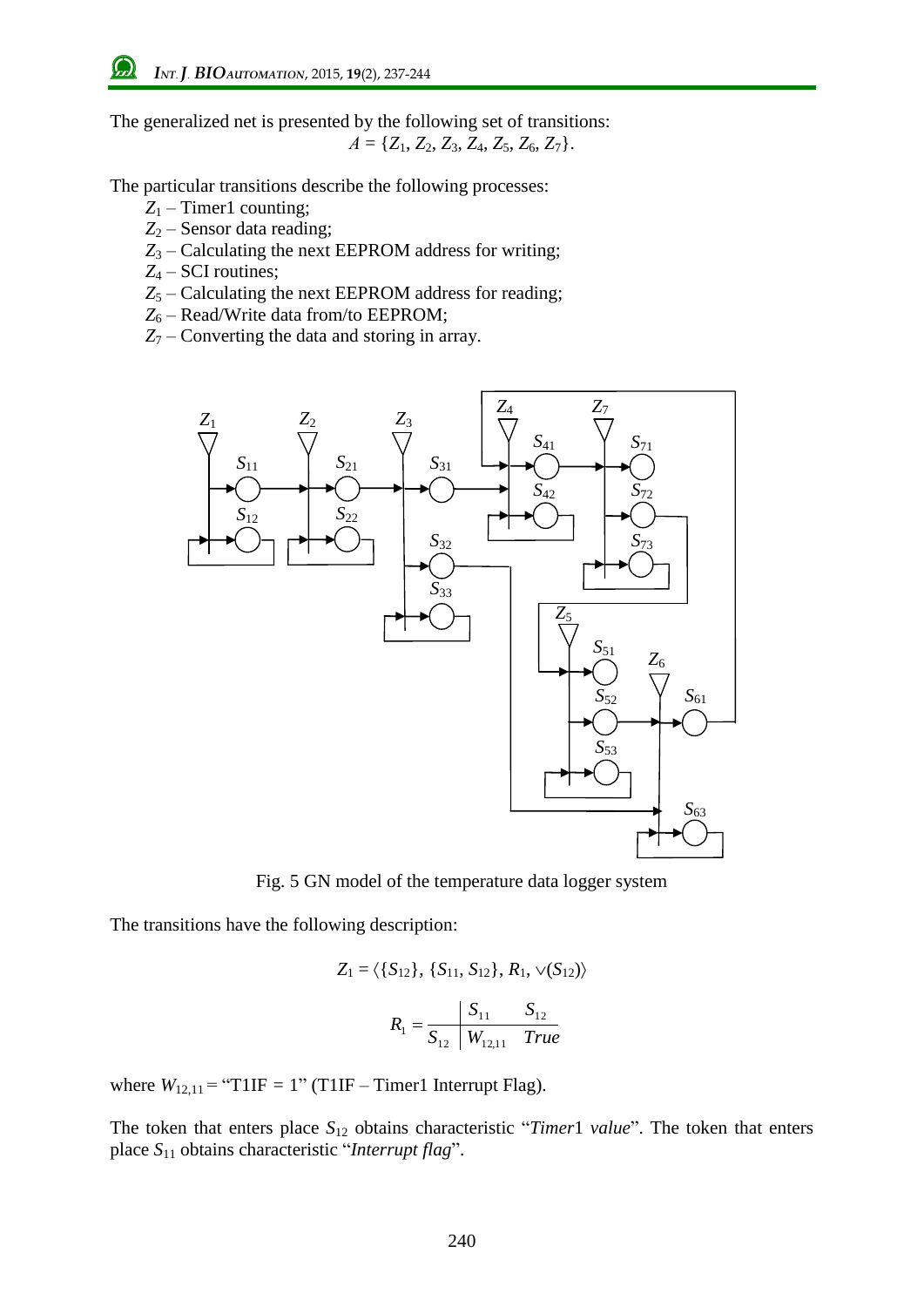$$
Z_2 = \langle \{S_{11}, S_{22}\}, \{S_{21}, S_{22}\}, R_2, \vee (S_{11}, S_{22})\rangle
$$

$$
R_2 = \frac{S_{21}}{S_{11}} \quad \frac{S_{22}}{false} \quad true
$$
  

$$
S_{22} \quad W_{22,21} \quad W_{22,22}
$$

where  $W_{22,21} = "The sensor data are read";$  $W_{22,22} = -W_{22,21}$ .

The token that enters place  $S_{22}$ , from place  $S_{11}$ , obtains characteristic "*Temperature sensor device address*".

The token that enters place *S*<sup>21</sup> obtains characteristic "*Current temperature data*".

$$
Z_3 = \langle \{S_{21}, S_{33}\}, \{S_{31}, S_{32}, S_{33}\}, R_3, \sqrt{(S_{21}, S_{33})}\rangle
$$

$$
R_3 = \frac{S_{31}}{S_{21}} \quad true \quad false \quad true
$$

$$
S_{33} \quad false \quad W_{33,32} \quad true
$$

where  $W_{33,32}$  = "*The next address for writing is calculated*".

The token from place  $S_{21}$  enters place  $S_{31}$ , where does not change its characteristic, and place *S*33, where obtains characteristic "*EEPROM address*".

The token that enters place *S*<sup>32</sup> obtains characteristic "*EEPROM address and temperature data*".

$$
Z_4 = \langle \{S_{31}, S_{42}, S_{61}\}, \{S_{41}, S_{42}\}, R_4, \vee (S_{31}, S_{42}, S_{61})\rangle
$$
  
\n
$$
\begin{array}{c|c}\n & S_{41} & S_{42}\n\end{array}
$$

$$
R_4 = \frac{S_{41}}{S_{31}} = \frac{S_{42}}{false} = true
$$
  
\n
$$
S_{42} = \frac{S_{42}}{W_{42,41}} = \frac{W_{42,42}}{W_{42,42}}
$$
  
\n
$$
S_{61} = false = true
$$

where  $W_{42,41}$  = "TRMT = 1" (TRMT – Transmitter Buffer Empty Flag);  $W_{42,42} = -W_{42,41}$ .

The token from place  $S_{31}$  enters place  $S_{42}$ , and does not change its characteristic.

The token from place  $S_{61}$  enters place  $S_{42}$ , and does not change its characteristic.

The token that enters place *S*<sup>41</sup> obtains characteristic "*SCI transmitted data*".

$$
Z_5 = \langle \{S_{53}, S_{72}\}, \{S_{51}, S_{52}, S_{53}\}, R_5, \vee (S_{53}, S_{72})\rangle
$$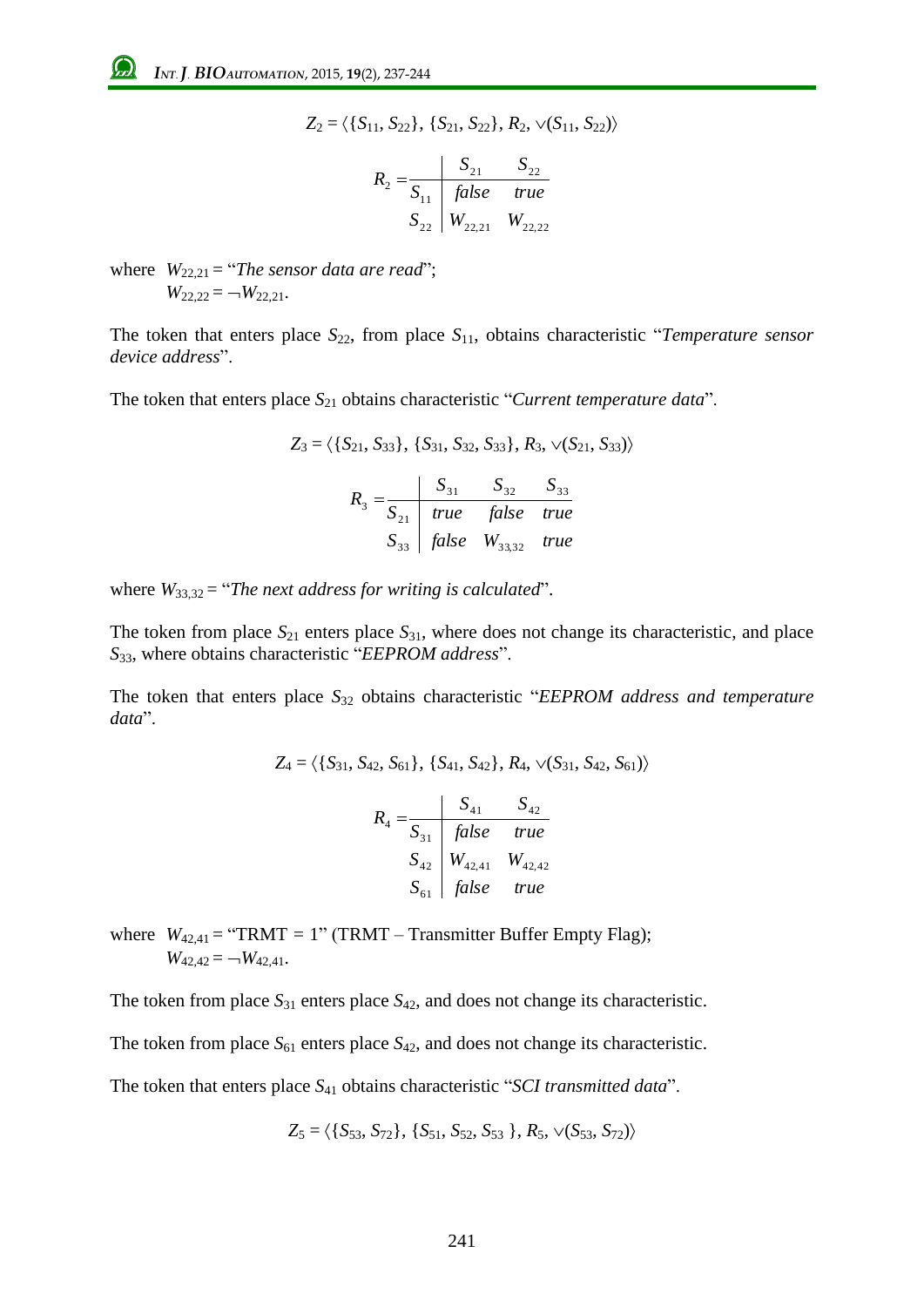$$
R_{5} = \frac{S_{51}}{S_{53}} \begin{array}{|l|l|} S_{51} & S_{52} & S_{53} \\ \hline W_{53,51} & W_{53,52} & true \\ S_{72} & false & false & true \end{array}
$$

where  $W_{53,51}$  = "*The maximum EEPROM address is reached*"; *W*53,52 = "*The next EEPROM address is calculated*".

The token that enters place *S*<sup>51</sup> obtains characteristic "*Sleep instruction*".

The token that enters place *S*<sup>52</sup> obtains characteristic "*Next address*".

The token that enters place  $S_{53}$ , from place  $S_{72}$ , obtains characteristic "*Start address*".

$$
Z_6 = \langle \{S_{32}, S_{52}, S_{63}\}, \{S_{61}, S_{62}\}, R_6, \sqrt{S_{32}}, S_{53}, S_{62}\rangle \rangle
$$

$$
R_6 = \frac{S_{61}}{S_{32}} \frac{S_{61}}{false} true
$$

$$
S_{52} \begin{cases} false & true \\ S_{62} \end{cases} true
$$

where  $W_{62,61}$  = "*The maximum EEPROM address is reached*".

The token from place  $S_{32}$  enters place  $S_{63}$ , and does not change its characteristic.

The token from place  $S_{52}$  enters place  $S_{63}$ , and does not change its characteristic.

The token that enters place *S*<sup>61</sup> obtains characteristic "*Data read from EEPROM*".

$$
Z_7 = \langle \{S_{41}, S_{73}\}, \{S_{71}, S_{72}, S_{73}\}, R_7, \vee (S_{41}, S_{73})\rangle
$$

$$
R_7 = \frac{S_{71}}{S_{41}} \quad \text{false} \quad \text{false} \quad \text{true}
$$

$$
S_{73} \quad W_{73,71} \quad W_{73,72} \quad \text{true}
$$

where  $W_{73,71}$  = "*The temperature data are recalculated, rearranged and stored in the array*"; *W*73,72 = "*There is a request for a whole EEPROM data reading*".

The token that enters place *S*<sup>71</sup> obtains characteristic "*Array with recalculated temperature data*".

The token that enters place *S*<sup>72</sup> obtains characteristic "*EEPROM read request*".

The token from place  $S_{41}$  enters place  $S_{73}$ , and does not change its characteristic.

#### **Results and discussion**

We conducted a number of measurements, placing the sensors at various locations on the arm, at different ambient air temperatures, and for different time durations. In Fig. 6 is shown a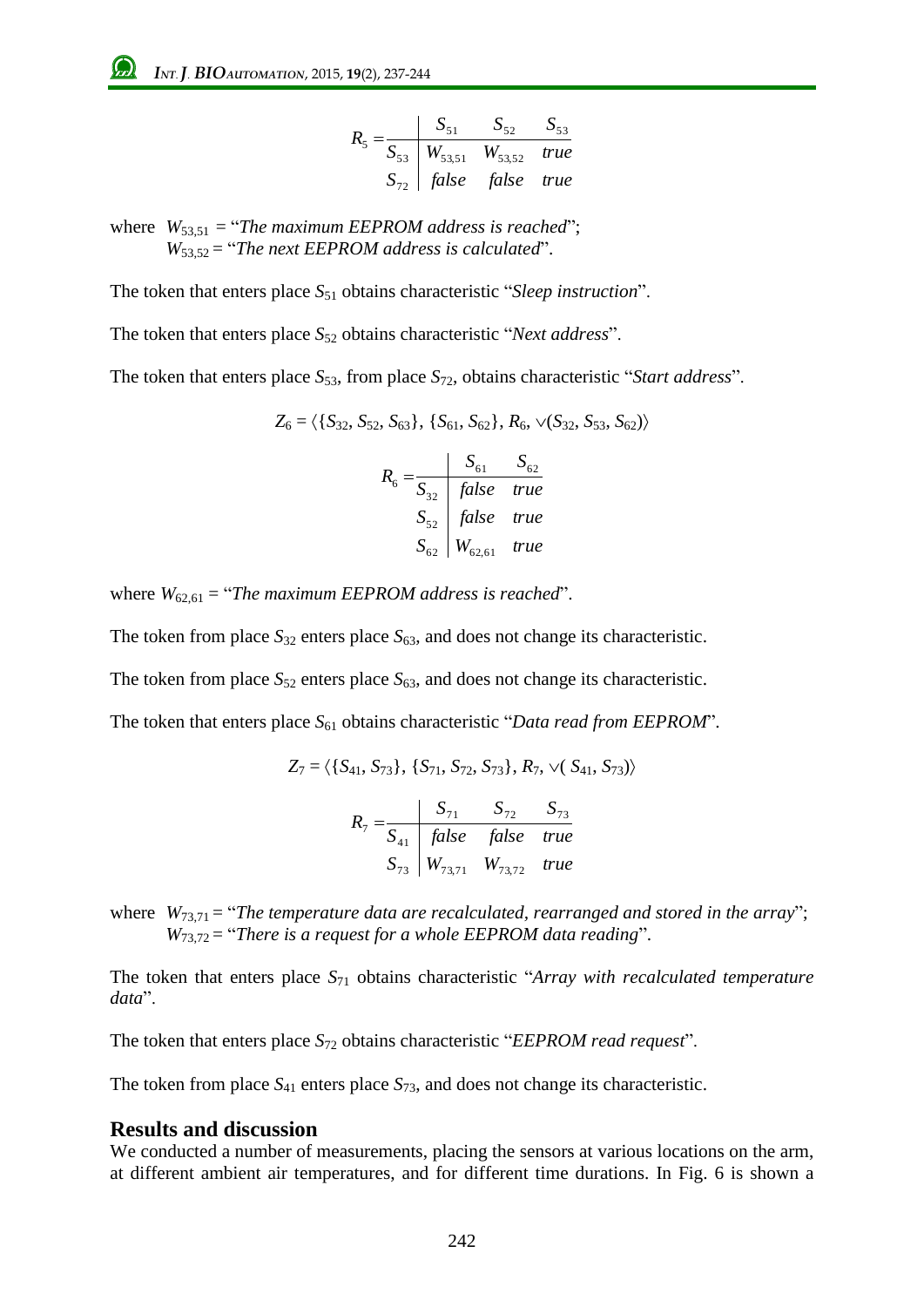graph of one of those measurements. These are raw data (there is no additional data processing), obtained by continuous measurements, within about five hours. The graph represents the variations of the skin temperature, given that the infrared sensor was placed just above the elbow, touching the skin. The air temperature sensor was placed about an inch above the skin. The measurements until around  $220<sup>th</sup>$  minute are made in clothed state of the arm, while the remaining measurements are made with direct exposure to the ambient air.



Fig. 6 The temperature of the skin and the temperature near the skin (around an inch)

# **Conclusion**

The prototype of the system is realized and experimental results are obtained. To establish reliable dependencies between temperature of the particular place on the skin and core body temperature, it would be necessary to perform additional measurements. The measurement of the temperature of the ear canal would be the most convenient method to obtain these reference data.

# **References**

- 1. Andonov V., D. Stephanova, M. Esenturk, M. Angelova, K. Atanassov (2013). Generalized Net Model of Telemedicine Based on Body Temperature Sensors, 14<sup>th</sup> Int. Workshop on Generalized Nets, Burgas, November 29-30, 78-89.
- 2. Atanassov K. (1991). Generalized Nets, World Scientific, Singapore, New Jersey, London.
- 3. Atanassov K. (2007). On Generalized Nets Theory, Prof. M. Drinov Academic Publishing House, Sofia.
- 4. Maxim Integrated (2008). DS18B20 Programmable Resolution 1-Wire Digital Thermometer, http://datasheets.maximintegrated.com/en/ds/DS18B20.pdf (Last accessed 15 June 2015).
- 5. Melexis MIS (2013). MLX90614 Family: Single and Dual Zone Infra Red Thermometer in TO-39, http://www.adafruit.com/datasheets/MLX90614.pdf (Last accessed 15 June 2015).
- 6. Moran D. S., L. Mendal (2002). Core Temperature Measurement: Methods and Current Insights, Sports Medicine, 32(14), 879-885.